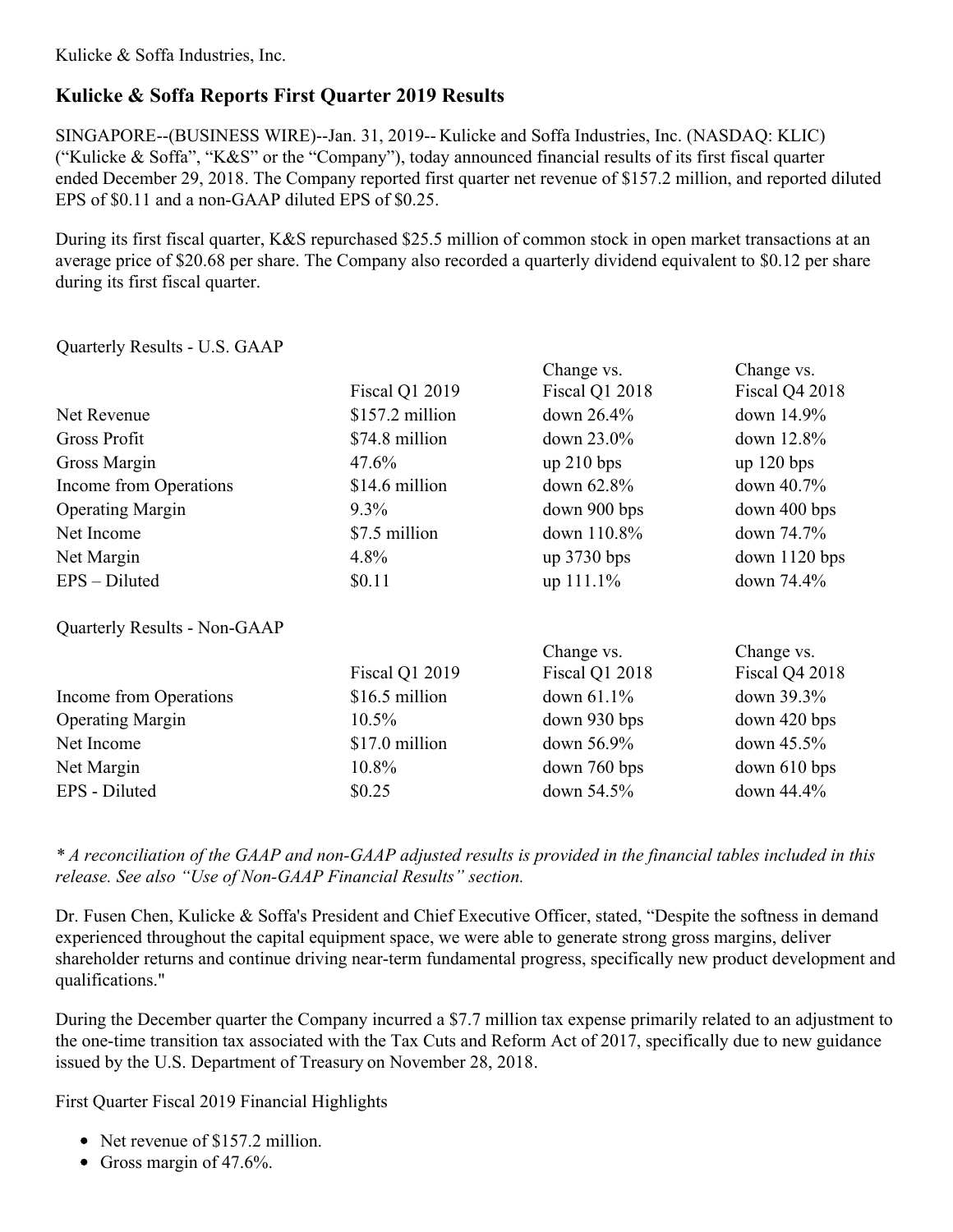- Net income of \$7.5 million or \$0.11 per share; Non-GAAP net income of \$17.0 million or \$0.25 per share.
- Cash, cash equivalents, and short-term investments were \$632.4 million as of December 29, 2018.

### Second Quarter Fiscal 2019 Outlook

The Company currently expects net revenue in the second fiscal quarter of 2019 ending March 30, 2019 to be approximately \$110 million to \$130 million.

Looking forward, Dr. Fusen Chen commented, "Despite the current soft-demand environment, which we believe is only a near-term headwind, our entire organization remains extremely focused in delivering long-term improvement and sustainable growth. Over the past two years, we have made meaningful changes to our organization that have allowed us to pursue and execute on several new growth initiatives in parallel."

The Company does not believe the softer near-term outlook reduces its ability to benefit from the long-term trends driving high-volume advanced packaging adoption, the long-term trends driving semiconductor unit and LED growth or its ability to gain market share within its after-market products and services segment.

#### Earnings Conference Call Details

A conference call to discuss these results will be held today, January 31, 2019, beginning at 6:00pm EST. To access the conference call, interested parties may call +1-877-407-8037 or internationally +1-201-689-8037. A live webcast will also be available at [investor.kns.com](https://cts.businesswire.com/ct/CT?id=smartlink&url=http%3A%2F%2Finvestor.kns.com&esheet=51933876&newsitemid=20190131005931&lan=en-US&anchor=investor.kns.com&index=1&md5=75d9e30d79cbb610ca596f214bc846ed).

A replay will be available from approximately one hour after the completion of the call through February 7th by calling toll-free  $+1-877-660-6853$  or internationally  $+1-201-612-7415$  and using the replay ID number of 13686378. A webcast replay will also be available at [investor.kns.com.](https://cts.businesswire.com/ct/CT?id=smartlink&url=http%3A%2F%2Finvestor.kns.com&esheet=51933876&newsitemid=20190131005931&lan=en-US&anchor=investor.kns.com&index=2&md5=a405ab64f0f6d1a866ca589607d1c66f)

### Use of Non-GAAP Financial Results

In addition to U.S. GAAP results, this press release also contains non-GAAP financial results. The Company's non-GAAP results exclude amortization related to intangible assets acquired through business combinations, goodwill impairment, costs associated with restructuring, income tax expense related to the Tax Cuts and Jobs Act of 2017 as well as tax benefits or expense associated with the foregoing non-GAAP items. These non-GAAP measures are consistent with the way management analyzes and assesses the Company's operating results. The Company believes these non-GAAP measures enhance investors' understanding of the Company's underlying operational performance, as well as their ability to compare the Company's period-to-period financial results and the Company's overall performance to that of its competitors.

Management uses both U.S. GAAP metrics as well as non-GAAP operating income, operating margin, net income, net margin and net income per diluted share to evaluate the Company's operating and financial results. Non-GAAP financial measures may not provide information that is directly comparable to that provided by other companies in the Company's industry, as other companies in the industry may calculate non-GAAP financial results differently. In addition, there are limitations in using non-GAAP financial measures because the non-GAAP financial measures are not prepared in accordance with GAAP, may be different from non-GAAP financial measures used by other companies and exclude expenses that may have a material impact on the Company's reported financial results. The presentation of non-GAAP items is meant to supplement, but not substitute for, GAAP financial measures or information. The Company believes the presentation of non-GAAP results in combination with GAAP results provides better transparency to the investment community when analyzing business trends, providing meaningful comparisons with prior period performance and enhancing investors' ability to view the Company's results from management's perspective. A reconciliation of each available GAAP to non-GAAP financial measure discussed in this press release is contained in the attached exhibit.

## About Kulicke & Soffa

Kulicke & Soffa (NASDAQ: KLIC) is a leading provider of semiconductor packaging and electronic assembly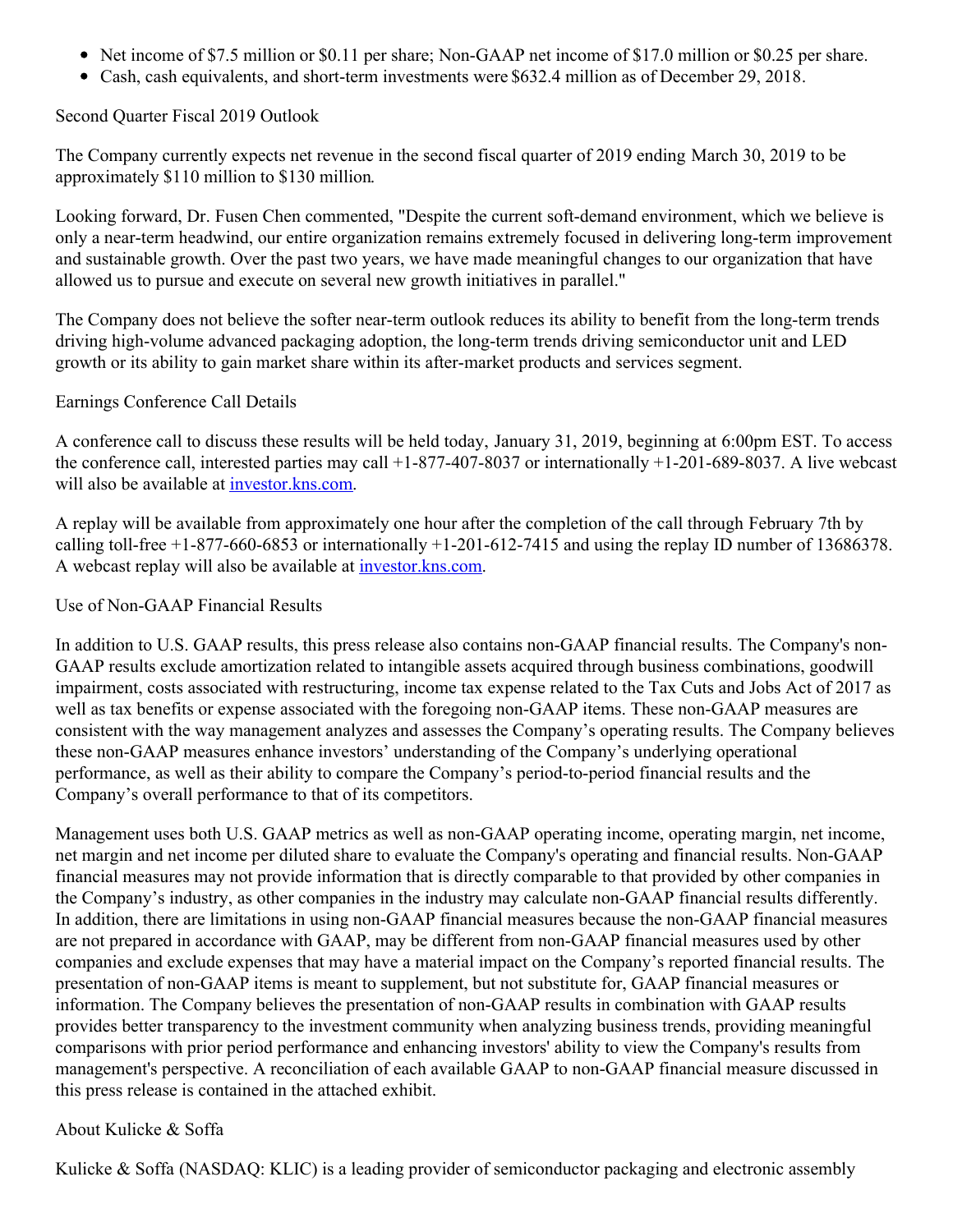solutions supporting the global automotive, consumer, communications, computing and industrial segments. As a pioneer in the semiconductor space, K&S has provided customers with market leading packaging solutions for decades. In recent years, K&S has expanded its product offerings through strategic acquisitions and organic development, adding advanced packaging, electronics assembly, wedge bonding and a broader range of tools to its core offerings. Combined with its extensive expertise in process technology and focus on development, K&S is well positioned to help customers meet the challenges of packaging and assembling the next-generation of electronic devices [\(www.kns.com](https://cts.businesswire.com/ct/CT?id=smartlink&url=http%3A%2F%2Fwww.kns.com&esheet=51933876&newsitemid=20190131005931&lan=en-US&anchor=www.kns.com&index=3&md5=daaca286731072ea2e76bcf7e8b62275)).

#### *Caution Concerning Results and Forward Looking Statements*

In addition to historical statements, this press release contains statements relating to future events and our future *results. These statements are "forward-looking" statements within the meaning of the Private Securities Litigation* Reform Act of 1995, and include, but are not limited to, statements that relate to our future expected dividend *payouts and growth opportunities. While these forward-looking statements represent our judgments and future expectations concerning our business, a number of risks, uncertainties and other important factors could cause* actual developments and results to differ materially from our expectations. These factors include, but are not limited to: the risk that the Company fails to meet its operational and financial targets in order to adhere to its dividend *policy; the risk that customer orders already received may be postponed or canceled, generally without charges;* the risk that anticipated customer orders may not materialize; the risk that our suppliers may not be able to meet our demands on a timely basis; the volatility in the demand for semiconductors and our products and services; the *risk that identified market opportunities may not grow or developed as we anticipated; volatile global economic conditions, which could result in, among other things, sharply lower demand for products containing* semiconductors and for the Company's products, and disruption of capital and credit markets; the risk of failure to successfully manage our operations; the possibility that we may need to impair the carrying value of goodwill and/or intangibles established in connection with one or more of our prior acquisitions; acts of terrorism and violence; risks, such as changes in trade regulations, currency fluctuations, political instability and war, which may *be associated with a substantial non-U.S. customer and supplier base and substantial non-U.S. manufacturing* operations; the impact of changes in tax law; the risk that the Company will not identify suitable acquisition opportunities or that any acquisitions will not be successful; the risk that the Company fails to timely remediate the *material weaknesses identified in the Company's internal controls over financial reporting or that new material* weaknesses or significant deficiencies emerge; and the factors listed or discussed in Kulicke and Soffa Industries, *Inc. 2018 Annual Report on Form 10-K and our other filings with the Securities and Exchange* Commission. Kulicke and Soffa Industries, Inc. is under no obligation to (and expressly disclaims any obligation to) update or alter its forward-looking statements whether as a result of new information, future events or otherwise.

#### KULICKE & SOFFA INDUSTRIES, INC. CONSOLIDATED CONDENSED STATEMENTS OF OPERATIONS

(In thousands, except per share and employee data) (Unaudited)

|                                     | Three months ended |                   |  |  |
|-------------------------------------|--------------------|-------------------|--|--|
|                                     | December 29, 2018  | December 30, 2017 |  |  |
| Net revenue                         | 157,208<br>S.      | \$213,691         |  |  |
| Cost of sales                       | 82,409             | 116,489           |  |  |
| Gross profit                        | 74,799             | 97,202            |  |  |
| Operating expenses:                 |                    |                   |  |  |
| Selling, general and administrative | 28,533             | 24,536            |  |  |
| Research and development            | 29,803             | 30,250            |  |  |
| Amortization of intangible assets   | 1,877              | 1,943             |  |  |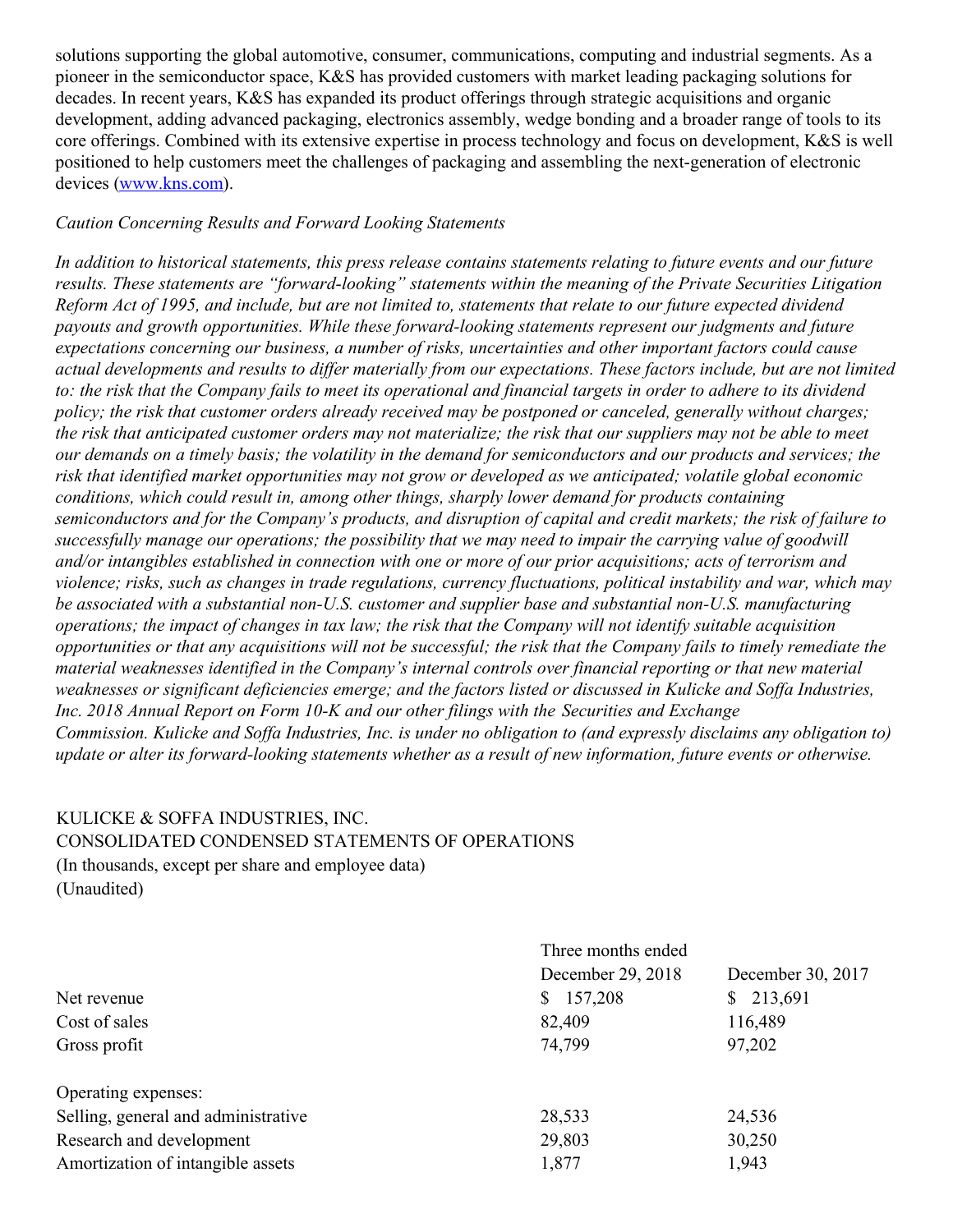| Restructuring<br>Total operating expenses              |                   |              | $\frac{31}{60,244}$ |       |                   | 1,314<br>58,043   |  |
|--------------------------------------------------------|-------------------|--------------|---------------------|-------|-------------------|-------------------|--|
| Income from operations                                 |                   |              | 14,555              |       |                   | 39,159            |  |
| Other income (expense):                                |                   |              |                     |       |                   |                   |  |
| Interest income                                        |                   |              | 3,826               |       |                   | 1,975             |  |
| Interest expense                                       |                   | (251)        |                     |       | (266)             |                   |  |
| Income before income taxes                             |                   |              | 18,130              |       | 40,868            |                   |  |
| Income tax expense                                     |                   |              | 10,570              |       |                   | 110,412           |  |
| Share of results of equity-method investee, net of tax |                   | 43           |                     |       | (16)              |                   |  |
| Net income                                             |                   | $\mathbb{S}$ | 7,517               |       |                   | \$ (69,528)       |  |
| Net income per share:                                  |                   |              |                     |       |                   |                   |  |
| <b>Basic</b>                                           |                   | $\mathbb{S}$ | 0.11                |       | \$                | (0.99)            |  |
| Diluted                                                |                   | $\mathbb{S}$ | 0.11                |       | \$                | (0.99)            |  |
| Cash dividends declared per share                      |                   | \$           | 0.12                |       | \$                |                   |  |
| Weighted average shares outstanding:                   |                   |              |                     |       |                   |                   |  |
| <b>Basic</b>                                           |                   |              | 67,176              |       |                   | 70,577            |  |
| Diluted                                                |                   |              | 67,851              |       |                   | 70,577            |  |
|                                                        |                   |              | Three months ended  |       |                   |                   |  |
| Supplemental financial data:                           |                   |              | December 29, 2018   |       |                   | December 30, 2017 |  |
| Depreciation and amortization                          |                   | \$<br>4,769  |                     |       | \$                | 4,468             |  |
| Capital expenditures                                   |                   | 4,942        |                     |       | 6,257             |                   |  |
| Equity-based compensation expense:                     |                   |              |                     |       |                   |                   |  |
| Cost of sales                                          |                   | 150          |                     |       | 132               |                   |  |
| Selling, general and administrative                    |                   | 2,925        |                     |       | 2,323             |                   |  |
| Research and development                               |                   | 798          |                     |       | 654               |                   |  |
| Total equity-based compensation expense                |                   | \$<br>3,873  |                     |       | \$                | 3,109             |  |
|                                                        | As of             |              |                     |       |                   |                   |  |
|                                                        | December 29, 2018 |              |                     |       | December 30, 2017 |                   |  |
| Backlog of orders 1                                    | 105,265<br>\$     |              |                     | \$    | 164,968           |                   |  |
| Number of employees                                    | 2,677             |              |                     | 3,182 |                   |                   |  |

1. Represents customer purchase commitments. While the Company believes these orders are firm, they are generally cancellable by customers without penalty.

KULICKE & SOFFA INDUSTRIES, INC. CONSOLIDATED CONDENSED BALANCE SHEETS (In thousands) (Unaudited)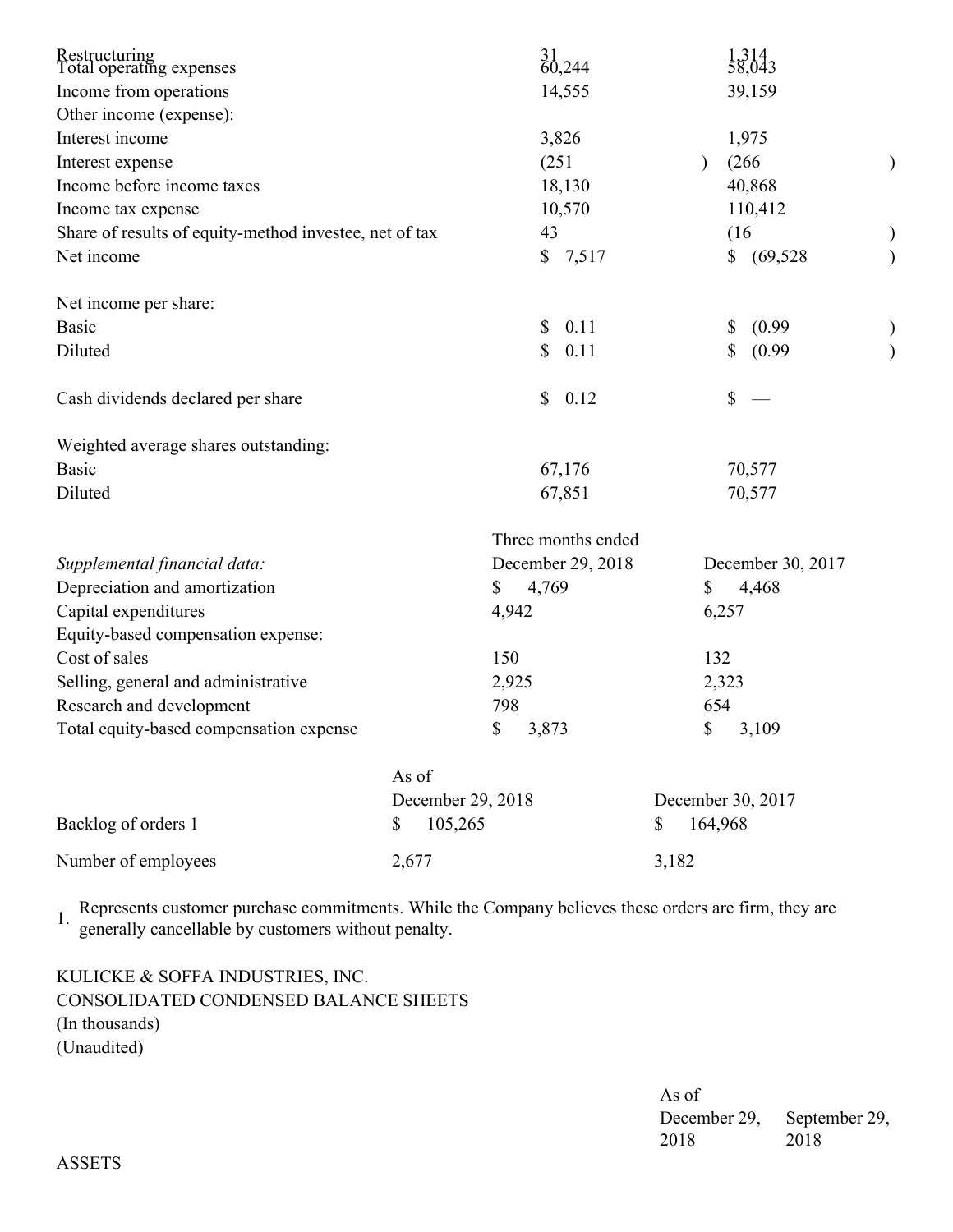| <b>CURRENT ASSETS</b><br>Cash and cash equivalents                                                     | \$277,426   | \$320,630   |  |
|--------------------------------------------------------------------------------------------------------|-------------|-------------|--|
| Restricted cash                                                                                        | 516         | 518         |  |
| Short-term investments                                                                                 | 355,000     | 293,000     |  |
| Accounts and other receivable, net of allowance for doubtful accounts of \$8 and<br>\$385 respectively | 187,240     | 243,373     |  |
| Inventories, net                                                                                       | 109,731     | 115,191     |  |
| Prepaid expenses and other current assets                                                              | 13,667      | 14,561      |  |
| <b>TOTAL CURRENT ASSETS</b>                                                                            | 943,580     | 987,273     |  |
| Property, plant and equipment, net                                                                     | 77,320      | 76,067      |  |
| Goodwill                                                                                               | 56,340      | 56,550      |  |
| Intangible assets, net                                                                                 | 50,252      | 52,871      |  |
| Deferred income taxes                                                                                  | 9,456       | 9,017       |  |
| Equity investments                                                                                     | 1,330       | 1,373       |  |
| Other assets                                                                                           | 2,508       | 2,589       |  |
| <b>TOTAL ASSETS</b>                                                                                    | \$1,140,786 | \$1,185,740 |  |
| LIABILITIES AND SHAREHOLDERS' EQUITY                                                                   |             |             |  |
| <b>CURRENT LIABILITIES</b>                                                                             |             |             |  |
| Accounts payable                                                                                       | \$46,437    | \$48,527    |  |
| Accrued expenses and other current liabilities                                                         | 75,905      | 105,978     |  |
| Income taxes payable                                                                                   | 21,115      | 19,571      |  |
| TOTAL CURRENT LIABILITIES                                                                              | 143,457     | 174,076     |  |
| Financing obligation                                                                                   | 15,003      | 15,187      |  |
| Deferred income taxes                                                                                  | 25,359      | 25,591      |  |
| Income taxes payable                                                                                   | 89,295      | 81,491      |  |
| Other liabilities                                                                                      | 9,263       | 9,188       |  |
| <b>TOTAL LIABILITIES</b>                                                                               | 282,377     | 305,533     |  |
| SHAREHOLDERS' EQUITY                                                                                   |             |             |  |
| Common stock, no par value                                                                             | 523,117     | 519,244     |  |
| Treasury stock, at cost                                                                                | (274, 149)  | (248, 664)  |  |
| Retained earnings                                                                                      | 613,525     | 613,529     |  |
| Accumulated other comprehensive loss                                                                   | (4,084)     | )(3,902)    |  |
| TOTAL SHAREHOLDERS' EQUITY                                                                             | \$858,409   | \$880,207   |  |
| TOTAL LIABILITIES AND SHAREHOLDERS' EQUITY                                                             | \$1,140,786 | \$1,185,740 |  |
| KULICKE & SOFFA INDUSTRIES, INC.                                                                       |             |             |  |
| CONSOLIDATED CONDENSED STATEMENTS OF CASH FLOWS                                                        |             |             |  |
| (In thousands)                                                                                         |             |             |  |
| (Unaudited)                                                                                            |             |             |  |
|                                                                                                        |             |             |  |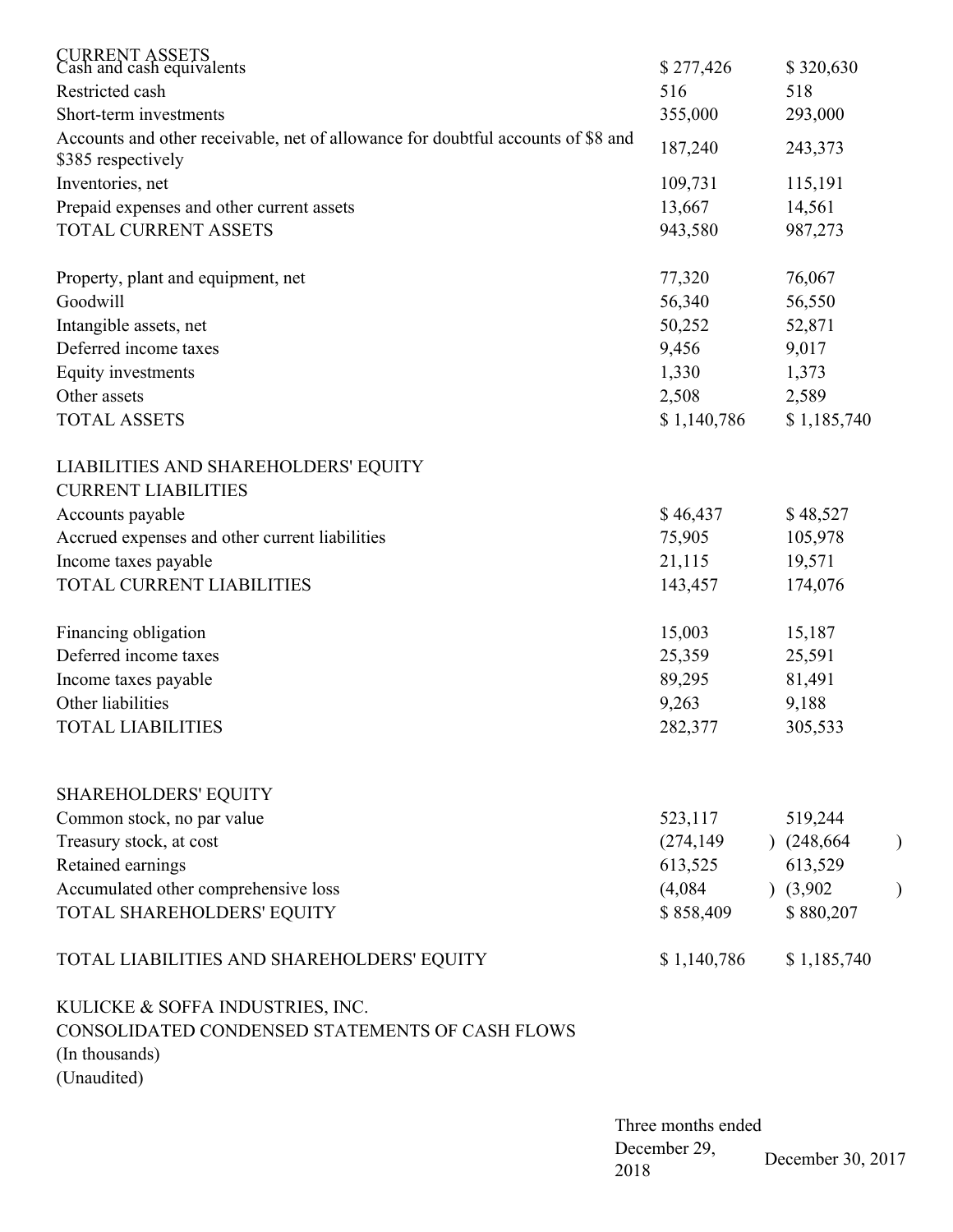| Income tax expense- Tax Reform<br>Net income tax (benefit)/expense on non-GAAP items                                                            | 7,712<br>(141)       |  | 105,688<br>(36)     |                    | (1, 137)<br>44 |               |
|-------------------------------------------------------------------------------------------------------------------------------------------------|----------------------|--|---------------------|--------------------|----------------|---------------|
| Restructuring                                                                                                                                   | 31                   |  | 1,314               |                    | 756            |               |
| Non-GAAP adjustments:<br>Amortization related to intangible assets acquired through business<br>combination-selling, general and administrative | 1,877                |  | 1,943               |                    | 1,899          |               |
| U.S. GAAP net margin                                                                                                                            | 4.8                  |  | $\%$ (32.5)         |                    | $)\%$ 16.0     | $\frac{0}{0}$ |
| U.S. GAAP net income/(loss)                                                                                                                     | 7,517                |  | (69, 528)           | $\lambda$          | 29,635         |               |
| Net revenue                                                                                                                                     | \$157,208            |  | \$213,691           |                    | \$184,824      |               |
|                                                                                                                                                 | December<br>29, 2018 |  | 30, 2017            |                    | 29, 2018       |               |
|                                                                                                                                                 |                      |  | December            |                    | September      |               |
|                                                                                                                                                 | Three months ended   |  |                     |                    |                |               |
| (unaudited)                                                                                                                                     |                      |  |                     |                    |                |               |
| (in thousands, except per share data)                                                                                                           |                      |  |                     |                    |                |               |
| U.S. GAAP net income per share to Non-GAAP net income per share                                                                                 |                      |  |                     |                    |                |               |
| Reconciliation of U.S. GAAP Net Income to Non-GAAP Net Income and                                                                               |                      |  |                     |                    |                |               |
| Non-GAAP operating margin                                                                                                                       | 10.5                 |  | % 19.8              |                    | $\%$ 14.7      | $\frac{0}{0}$ |
| Non-GAAP Income from operations                                                                                                                 | \$16,463             |  | \$42,416            |                    | \$27,229       |               |
| combination-selling, general and administrative<br>Restructuring                                                                                | 31                   |  | 1,314               |                    | 756            |               |
| Amortization related to intangible assets acquired through business                                                                             | 1,877                |  | 1,943               |                    | 1,899          |               |
| Pre-tax non-GAAP items:                                                                                                                         |                      |  |                     |                    |                |               |
| U.S. GAAP operating margin                                                                                                                      | 9.3                  |  |                     |                    | % 13.3         | $\frac{0}{0}$ |
| U.S. GAAP Income from operations                                                                                                                | 14,555               |  | 39,159<br>$\%$ 18.3 |                    | 24,574         |               |
| Net revenue                                                                                                                                     | \$157,208            |  | \$213,691           |                    | \$184,824      |               |
|                                                                                                                                                 | 29, 2018             |  | 30, 2017            |                    | 29, 2018       |               |
|                                                                                                                                                 | December             |  | December            |                    | September      |               |
|                                                                                                                                                 | Three months ended   |  |                     |                    |                |               |
| (unaudited)                                                                                                                                     |                      |  |                     |                    |                |               |
| (in thousands, except percentages)                                                                                                              |                      |  |                     |                    |                |               |
| to Non-GAAP Income from Operation and Operating Margin                                                                                          |                      |  |                     |                    |                |               |
| Reconciliation of U.S. GAAP Income from Operating                                                                                               |                      |  |                     |                    |                |               |
| Total cash, cash equivalents, restricted cash and short-term investments                                                                        | \$632,942            |  |                     |                    | \$650,189      |               |
| Short-term investments                                                                                                                          | 355,000              |  |                     | 259,000            |                |               |
|                                                                                                                                                 |                      |  |                     |                    |                |               |
| Cash, cash equivalents and restricted cash, end of period                                                                                       | \$277,942            |  |                     |                    | \$391,189      |               |
| Changes in cash, cash equivalents and restricted cash<br>Cash, cash equivalents and restricted cash, beginning of period                        | (43,206)<br>321,148  |  |                     | (1,751)<br>392,940 |                | $\mathcal{E}$ |
| cash                                                                                                                                            |                      |  |                     |                    |                |               |
| Effect of exchange rate changes on cash, cash equivalents and restricted                                                                        | (18)                 |  |                     | (510)              |                |               |
| Net cash used in financing activities, continuing operations                                                                                    | (33,916)             |  |                     | (3,391)            |                | $\mathcal{E}$ |
| Net cash used in investing activities, continuing operations                                                                                    | (65,273)             |  |                     | (48, 183)          |                |               |
| Net cash provided by operating activities                                                                                                       | \$56,001             |  |                     | \$50,333           |                |               |